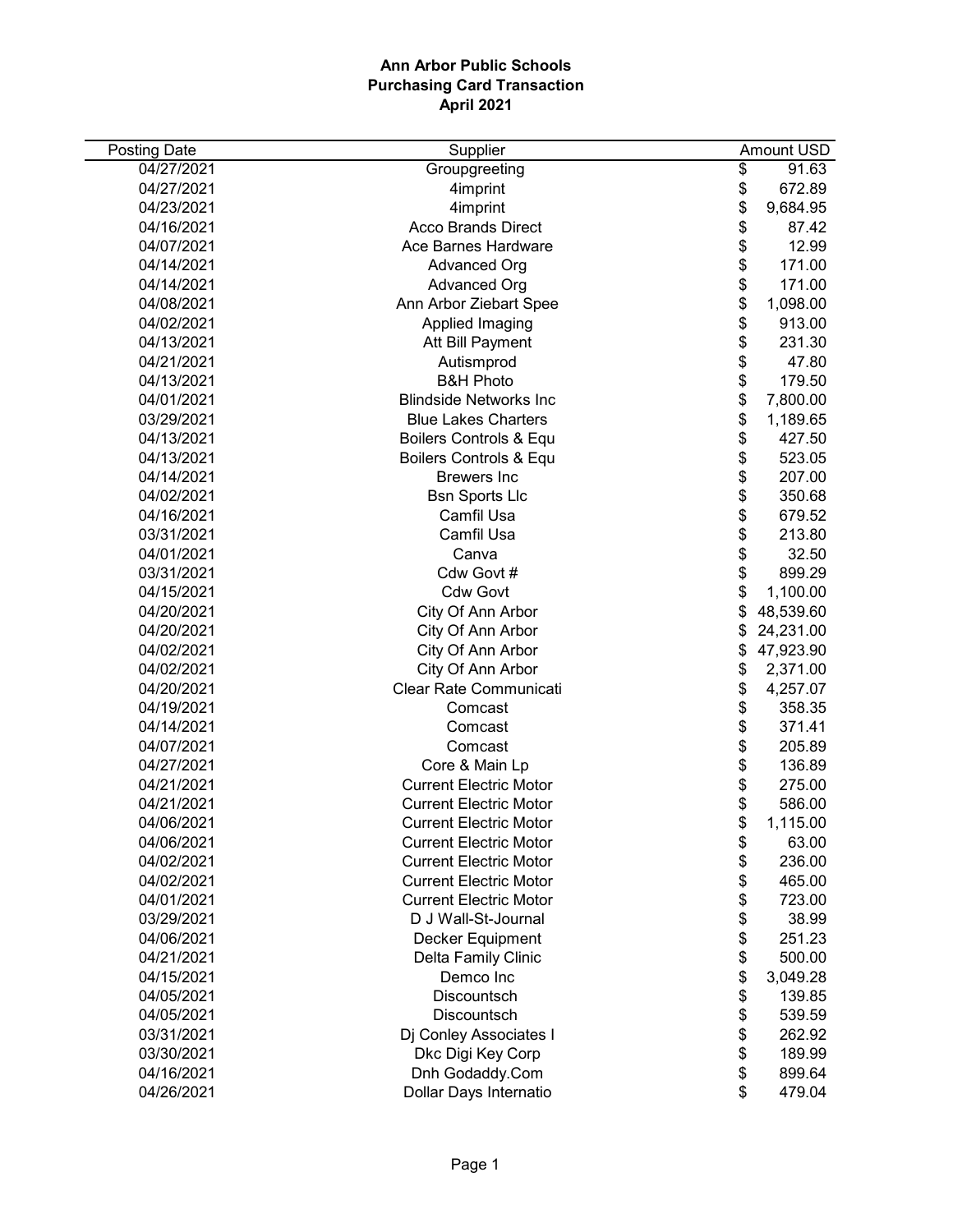| \$<br>288.24<br>04/22/2021<br>Dollar Days Internatio<br>\$<br>04/21/2021<br>Dollar Days Internatio<br>195.12<br>\$<br>04/27/2021<br><b>Dollar Tree</b><br>26.00<br>\$<br>04/07/2021<br>Dollar Tree, Inc.<br>39.60<br>\$<br>04/12/2021<br>24.99<br><b>Dollarbill Copying</b><br>\$<br>20.00<br>04/06/2021<br>Dollartree<br>\$<br>Dreamstime.Com<br>25.00<br>04/09/2021<br>\$<br>119.88<br>04/09/2021<br><b>Dropbox</b><br>\$<br>155.70<br>03/29/2021<br>Eai Education<br>\$<br><b>Edweek Digital Oped</b><br>04/23/2021<br>35.00<br>\$<br>04/09/2021<br><b>Edweek Premium Digital</b><br>35.00<br>\$<br><b>EMU Web</b><br>04/19/2021<br>250.00<br>\$<br>Emu Web<br>03/29/2021<br>250.00<br>\$<br>Emu Web<br>04/07/2021<br>250.00<br>\$<br>04/12/2021<br><b>EMU Web</b><br>250.00<br>\$<br>03/29/2021<br><b>EMU Web</b><br>250.00<br>\$<br>04/21/2021<br>Enterprise Rent-A-Car<br>57.40<br>\$<br>04/19/2021<br>18.29<br>Etsy.Com<br>\$<br>Event Institute For E<br>04/13/2021<br>655.00<br>\$<br>04/07/2021<br>Everydaysp Everyday S<br>299.99<br>\$<br>04/01/2021<br>Fastsigns 380201<br>1,674.50<br>\$<br>04/23/2021<br>Fastsigns 380201<br>28.00<br>\$<br>Fedex 405393764<br>04/01/2021<br>2.00<br>\$<br>14.16<br>04/06/2021<br>Fedex 406017134<br>\$<br>19.40<br>04/21/2021<br>Fedex 407653635<br>\$<br>04/27/2021<br>Fedex 408228337<br>35.71<br>\$<br>Fedex 408451510<br>15.84<br>04/27/2021<br>\$<br>Feed.Mikle.Com<br>03/29/2021<br>89.00<br>\$<br>04/12/2021<br>Gfs Store #0868<br>77.97<br>\$<br>29.00<br>04/26/2021<br>Goskills<br>\$<br>25.65<br>04/22/2021<br>Grainger<br>\$<br>113.53<br>04/19/2021<br>Grainger<br>\$<br>04/15/2021<br>11.64<br>Grainger<br>\$<br>04/15/2021<br>15.44<br>Grainger<br>\$<br>252.01<br>04/13/2021<br>Grainger<br>04/09/2021<br>Grainger<br>\$<br>37.68<br>\$<br>04/07/2021<br>Grainger<br>245.69<br>\$<br>04/07/2021<br>86.90<br>Grainger<br>\$<br>Grainger<br>79.00<br>04/07/2021<br>\$<br>Grainger<br>71.10<br>04/07/2021<br>\$<br><b>Harvard Education Pres</b><br>04/15/2021<br>6,150.00<br>\$<br>03/29/2021<br><b>Harvard Education Pres</b><br>1,115.00<br>\$<br>03/30/2021<br><b>Hobart Service</b><br>1,883.19<br>\$<br>14.92<br>04/14/2021<br>Homedepot.Com<br>\$<br>04/12/2021<br>24.97<br>Homedepot.Com<br>\$<br>04/12/2021<br>Homedepot.Com<br>31.25<br>\$<br>03/29/2021<br>Homedepot.Com<br>2.94<br>\$<br>In A One Networks Con<br>04/12/2021<br>950.00 | 04/23/2021 | \$<br>Dollar Days Internatio | 307.20 |
|----------------------------------------------------------------------------------------------------------------------------------------------------------------------------------------------------------------------------------------------------------------------------------------------------------------------------------------------------------------------------------------------------------------------------------------------------------------------------------------------------------------------------------------------------------------------------------------------------------------------------------------------------------------------------------------------------------------------------------------------------------------------------------------------------------------------------------------------------------------------------------------------------------------------------------------------------------------------------------------------------------------------------------------------------------------------------------------------------------------------------------------------------------------------------------------------------------------------------------------------------------------------------------------------------------------------------------------------------------------------------------------------------------------------------------------------------------------------------------------------------------------------------------------------------------------------------------------------------------------------------------------------------------------------------------------------------------------------------------------------------------------------------------------------------------------------------------------------------------------------------------------------------------------------------------------------------------------------------------------------------------------------------------------------------------------------------------------------------------------------------------------------------------------------------------------------------------------------------------------------------------------------------------------------------------------------------------------------------------------------------------------------------------------|------------|------------------------------|--------|
|                                                                                                                                                                                                                                                                                                                                                                                                                                                                                                                                                                                                                                                                                                                                                                                                                                                                                                                                                                                                                                                                                                                                                                                                                                                                                                                                                                                                                                                                                                                                                                                                                                                                                                                                                                                                                                                                                                                                                                                                                                                                                                                                                                                                                                                                                                                                                                                                                |            |                              |        |
|                                                                                                                                                                                                                                                                                                                                                                                                                                                                                                                                                                                                                                                                                                                                                                                                                                                                                                                                                                                                                                                                                                                                                                                                                                                                                                                                                                                                                                                                                                                                                                                                                                                                                                                                                                                                                                                                                                                                                                                                                                                                                                                                                                                                                                                                                                                                                                                                                |            |                              |        |
|                                                                                                                                                                                                                                                                                                                                                                                                                                                                                                                                                                                                                                                                                                                                                                                                                                                                                                                                                                                                                                                                                                                                                                                                                                                                                                                                                                                                                                                                                                                                                                                                                                                                                                                                                                                                                                                                                                                                                                                                                                                                                                                                                                                                                                                                                                                                                                                                                |            |                              |        |
|                                                                                                                                                                                                                                                                                                                                                                                                                                                                                                                                                                                                                                                                                                                                                                                                                                                                                                                                                                                                                                                                                                                                                                                                                                                                                                                                                                                                                                                                                                                                                                                                                                                                                                                                                                                                                                                                                                                                                                                                                                                                                                                                                                                                                                                                                                                                                                                                                |            |                              |        |
|                                                                                                                                                                                                                                                                                                                                                                                                                                                                                                                                                                                                                                                                                                                                                                                                                                                                                                                                                                                                                                                                                                                                                                                                                                                                                                                                                                                                                                                                                                                                                                                                                                                                                                                                                                                                                                                                                                                                                                                                                                                                                                                                                                                                                                                                                                                                                                                                                |            |                              |        |
|                                                                                                                                                                                                                                                                                                                                                                                                                                                                                                                                                                                                                                                                                                                                                                                                                                                                                                                                                                                                                                                                                                                                                                                                                                                                                                                                                                                                                                                                                                                                                                                                                                                                                                                                                                                                                                                                                                                                                                                                                                                                                                                                                                                                                                                                                                                                                                                                                |            |                              |        |
|                                                                                                                                                                                                                                                                                                                                                                                                                                                                                                                                                                                                                                                                                                                                                                                                                                                                                                                                                                                                                                                                                                                                                                                                                                                                                                                                                                                                                                                                                                                                                                                                                                                                                                                                                                                                                                                                                                                                                                                                                                                                                                                                                                                                                                                                                                                                                                                                                |            |                              |        |
|                                                                                                                                                                                                                                                                                                                                                                                                                                                                                                                                                                                                                                                                                                                                                                                                                                                                                                                                                                                                                                                                                                                                                                                                                                                                                                                                                                                                                                                                                                                                                                                                                                                                                                                                                                                                                                                                                                                                                                                                                                                                                                                                                                                                                                                                                                                                                                                                                |            |                              |        |
|                                                                                                                                                                                                                                                                                                                                                                                                                                                                                                                                                                                                                                                                                                                                                                                                                                                                                                                                                                                                                                                                                                                                                                                                                                                                                                                                                                                                                                                                                                                                                                                                                                                                                                                                                                                                                                                                                                                                                                                                                                                                                                                                                                                                                                                                                                                                                                                                                |            |                              |        |
|                                                                                                                                                                                                                                                                                                                                                                                                                                                                                                                                                                                                                                                                                                                                                                                                                                                                                                                                                                                                                                                                                                                                                                                                                                                                                                                                                                                                                                                                                                                                                                                                                                                                                                                                                                                                                                                                                                                                                                                                                                                                                                                                                                                                                                                                                                                                                                                                                |            |                              |        |
|                                                                                                                                                                                                                                                                                                                                                                                                                                                                                                                                                                                                                                                                                                                                                                                                                                                                                                                                                                                                                                                                                                                                                                                                                                                                                                                                                                                                                                                                                                                                                                                                                                                                                                                                                                                                                                                                                                                                                                                                                                                                                                                                                                                                                                                                                                                                                                                                                |            |                              |        |
|                                                                                                                                                                                                                                                                                                                                                                                                                                                                                                                                                                                                                                                                                                                                                                                                                                                                                                                                                                                                                                                                                                                                                                                                                                                                                                                                                                                                                                                                                                                                                                                                                                                                                                                                                                                                                                                                                                                                                                                                                                                                                                                                                                                                                                                                                                                                                                                                                |            |                              |        |
|                                                                                                                                                                                                                                                                                                                                                                                                                                                                                                                                                                                                                                                                                                                                                                                                                                                                                                                                                                                                                                                                                                                                                                                                                                                                                                                                                                                                                                                                                                                                                                                                                                                                                                                                                                                                                                                                                                                                                                                                                                                                                                                                                                                                                                                                                                                                                                                                                |            |                              |        |
|                                                                                                                                                                                                                                                                                                                                                                                                                                                                                                                                                                                                                                                                                                                                                                                                                                                                                                                                                                                                                                                                                                                                                                                                                                                                                                                                                                                                                                                                                                                                                                                                                                                                                                                                                                                                                                                                                                                                                                                                                                                                                                                                                                                                                                                                                                                                                                                                                |            |                              |        |
|                                                                                                                                                                                                                                                                                                                                                                                                                                                                                                                                                                                                                                                                                                                                                                                                                                                                                                                                                                                                                                                                                                                                                                                                                                                                                                                                                                                                                                                                                                                                                                                                                                                                                                                                                                                                                                                                                                                                                                                                                                                                                                                                                                                                                                                                                                                                                                                                                |            |                              |        |
|                                                                                                                                                                                                                                                                                                                                                                                                                                                                                                                                                                                                                                                                                                                                                                                                                                                                                                                                                                                                                                                                                                                                                                                                                                                                                                                                                                                                                                                                                                                                                                                                                                                                                                                                                                                                                                                                                                                                                                                                                                                                                                                                                                                                                                                                                                                                                                                                                |            |                              |        |
|                                                                                                                                                                                                                                                                                                                                                                                                                                                                                                                                                                                                                                                                                                                                                                                                                                                                                                                                                                                                                                                                                                                                                                                                                                                                                                                                                                                                                                                                                                                                                                                                                                                                                                                                                                                                                                                                                                                                                                                                                                                                                                                                                                                                                                                                                                                                                                                                                |            |                              |        |
|                                                                                                                                                                                                                                                                                                                                                                                                                                                                                                                                                                                                                                                                                                                                                                                                                                                                                                                                                                                                                                                                                                                                                                                                                                                                                                                                                                                                                                                                                                                                                                                                                                                                                                                                                                                                                                                                                                                                                                                                                                                                                                                                                                                                                                                                                                                                                                                                                |            |                              |        |
|                                                                                                                                                                                                                                                                                                                                                                                                                                                                                                                                                                                                                                                                                                                                                                                                                                                                                                                                                                                                                                                                                                                                                                                                                                                                                                                                                                                                                                                                                                                                                                                                                                                                                                                                                                                                                                                                                                                                                                                                                                                                                                                                                                                                                                                                                                                                                                                                                |            |                              |        |
|                                                                                                                                                                                                                                                                                                                                                                                                                                                                                                                                                                                                                                                                                                                                                                                                                                                                                                                                                                                                                                                                                                                                                                                                                                                                                                                                                                                                                                                                                                                                                                                                                                                                                                                                                                                                                                                                                                                                                                                                                                                                                                                                                                                                                                                                                                                                                                                                                |            |                              |        |
|                                                                                                                                                                                                                                                                                                                                                                                                                                                                                                                                                                                                                                                                                                                                                                                                                                                                                                                                                                                                                                                                                                                                                                                                                                                                                                                                                                                                                                                                                                                                                                                                                                                                                                                                                                                                                                                                                                                                                                                                                                                                                                                                                                                                                                                                                                                                                                                                                |            |                              |        |
|                                                                                                                                                                                                                                                                                                                                                                                                                                                                                                                                                                                                                                                                                                                                                                                                                                                                                                                                                                                                                                                                                                                                                                                                                                                                                                                                                                                                                                                                                                                                                                                                                                                                                                                                                                                                                                                                                                                                                                                                                                                                                                                                                                                                                                                                                                                                                                                                                |            |                              |        |
|                                                                                                                                                                                                                                                                                                                                                                                                                                                                                                                                                                                                                                                                                                                                                                                                                                                                                                                                                                                                                                                                                                                                                                                                                                                                                                                                                                                                                                                                                                                                                                                                                                                                                                                                                                                                                                                                                                                                                                                                                                                                                                                                                                                                                                                                                                                                                                                                                |            |                              |        |
|                                                                                                                                                                                                                                                                                                                                                                                                                                                                                                                                                                                                                                                                                                                                                                                                                                                                                                                                                                                                                                                                                                                                                                                                                                                                                                                                                                                                                                                                                                                                                                                                                                                                                                                                                                                                                                                                                                                                                                                                                                                                                                                                                                                                                                                                                                                                                                                                                |            |                              |        |
|                                                                                                                                                                                                                                                                                                                                                                                                                                                                                                                                                                                                                                                                                                                                                                                                                                                                                                                                                                                                                                                                                                                                                                                                                                                                                                                                                                                                                                                                                                                                                                                                                                                                                                                                                                                                                                                                                                                                                                                                                                                                                                                                                                                                                                                                                                                                                                                                                |            |                              |        |
|                                                                                                                                                                                                                                                                                                                                                                                                                                                                                                                                                                                                                                                                                                                                                                                                                                                                                                                                                                                                                                                                                                                                                                                                                                                                                                                                                                                                                                                                                                                                                                                                                                                                                                                                                                                                                                                                                                                                                                                                                                                                                                                                                                                                                                                                                                                                                                                                                |            |                              |        |
|                                                                                                                                                                                                                                                                                                                                                                                                                                                                                                                                                                                                                                                                                                                                                                                                                                                                                                                                                                                                                                                                                                                                                                                                                                                                                                                                                                                                                                                                                                                                                                                                                                                                                                                                                                                                                                                                                                                                                                                                                                                                                                                                                                                                                                                                                                                                                                                                                |            |                              |        |
|                                                                                                                                                                                                                                                                                                                                                                                                                                                                                                                                                                                                                                                                                                                                                                                                                                                                                                                                                                                                                                                                                                                                                                                                                                                                                                                                                                                                                                                                                                                                                                                                                                                                                                                                                                                                                                                                                                                                                                                                                                                                                                                                                                                                                                                                                                                                                                                                                |            |                              |        |
|                                                                                                                                                                                                                                                                                                                                                                                                                                                                                                                                                                                                                                                                                                                                                                                                                                                                                                                                                                                                                                                                                                                                                                                                                                                                                                                                                                                                                                                                                                                                                                                                                                                                                                                                                                                                                                                                                                                                                                                                                                                                                                                                                                                                                                                                                                                                                                                                                |            |                              |        |
|                                                                                                                                                                                                                                                                                                                                                                                                                                                                                                                                                                                                                                                                                                                                                                                                                                                                                                                                                                                                                                                                                                                                                                                                                                                                                                                                                                                                                                                                                                                                                                                                                                                                                                                                                                                                                                                                                                                                                                                                                                                                                                                                                                                                                                                                                                                                                                                                                |            |                              |        |
|                                                                                                                                                                                                                                                                                                                                                                                                                                                                                                                                                                                                                                                                                                                                                                                                                                                                                                                                                                                                                                                                                                                                                                                                                                                                                                                                                                                                                                                                                                                                                                                                                                                                                                                                                                                                                                                                                                                                                                                                                                                                                                                                                                                                                                                                                                                                                                                                                |            |                              |        |
|                                                                                                                                                                                                                                                                                                                                                                                                                                                                                                                                                                                                                                                                                                                                                                                                                                                                                                                                                                                                                                                                                                                                                                                                                                                                                                                                                                                                                                                                                                                                                                                                                                                                                                                                                                                                                                                                                                                                                                                                                                                                                                                                                                                                                                                                                                                                                                                                                |            |                              |        |
|                                                                                                                                                                                                                                                                                                                                                                                                                                                                                                                                                                                                                                                                                                                                                                                                                                                                                                                                                                                                                                                                                                                                                                                                                                                                                                                                                                                                                                                                                                                                                                                                                                                                                                                                                                                                                                                                                                                                                                                                                                                                                                                                                                                                                                                                                                                                                                                                                |            |                              |        |
|                                                                                                                                                                                                                                                                                                                                                                                                                                                                                                                                                                                                                                                                                                                                                                                                                                                                                                                                                                                                                                                                                                                                                                                                                                                                                                                                                                                                                                                                                                                                                                                                                                                                                                                                                                                                                                                                                                                                                                                                                                                                                                                                                                                                                                                                                                                                                                                                                |            |                              |        |
|                                                                                                                                                                                                                                                                                                                                                                                                                                                                                                                                                                                                                                                                                                                                                                                                                                                                                                                                                                                                                                                                                                                                                                                                                                                                                                                                                                                                                                                                                                                                                                                                                                                                                                                                                                                                                                                                                                                                                                                                                                                                                                                                                                                                                                                                                                                                                                                                                |            |                              |        |
|                                                                                                                                                                                                                                                                                                                                                                                                                                                                                                                                                                                                                                                                                                                                                                                                                                                                                                                                                                                                                                                                                                                                                                                                                                                                                                                                                                                                                                                                                                                                                                                                                                                                                                                                                                                                                                                                                                                                                                                                                                                                                                                                                                                                                                                                                                                                                                                                                |            |                              |        |
|                                                                                                                                                                                                                                                                                                                                                                                                                                                                                                                                                                                                                                                                                                                                                                                                                                                                                                                                                                                                                                                                                                                                                                                                                                                                                                                                                                                                                                                                                                                                                                                                                                                                                                                                                                                                                                                                                                                                                                                                                                                                                                                                                                                                                                                                                                                                                                                                                |            |                              |        |
|                                                                                                                                                                                                                                                                                                                                                                                                                                                                                                                                                                                                                                                                                                                                                                                                                                                                                                                                                                                                                                                                                                                                                                                                                                                                                                                                                                                                                                                                                                                                                                                                                                                                                                                                                                                                                                                                                                                                                                                                                                                                                                                                                                                                                                                                                                                                                                                                                |            |                              |        |
|                                                                                                                                                                                                                                                                                                                                                                                                                                                                                                                                                                                                                                                                                                                                                                                                                                                                                                                                                                                                                                                                                                                                                                                                                                                                                                                                                                                                                                                                                                                                                                                                                                                                                                                                                                                                                                                                                                                                                                                                                                                                                                                                                                                                                                                                                                                                                                                                                |            |                              |        |
|                                                                                                                                                                                                                                                                                                                                                                                                                                                                                                                                                                                                                                                                                                                                                                                                                                                                                                                                                                                                                                                                                                                                                                                                                                                                                                                                                                                                                                                                                                                                                                                                                                                                                                                                                                                                                                                                                                                                                                                                                                                                                                                                                                                                                                                                                                                                                                                                                |            |                              |        |
|                                                                                                                                                                                                                                                                                                                                                                                                                                                                                                                                                                                                                                                                                                                                                                                                                                                                                                                                                                                                                                                                                                                                                                                                                                                                                                                                                                                                                                                                                                                                                                                                                                                                                                                                                                                                                                                                                                                                                                                                                                                                                                                                                                                                                                                                                                                                                                                                                |            |                              |        |
|                                                                                                                                                                                                                                                                                                                                                                                                                                                                                                                                                                                                                                                                                                                                                                                                                                                                                                                                                                                                                                                                                                                                                                                                                                                                                                                                                                                                                                                                                                                                                                                                                                                                                                                                                                                                                                                                                                                                                                                                                                                                                                                                                                                                                                                                                                                                                                                                                |            |                              |        |
|                                                                                                                                                                                                                                                                                                                                                                                                                                                                                                                                                                                                                                                                                                                                                                                                                                                                                                                                                                                                                                                                                                                                                                                                                                                                                                                                                                                                                                                                                                                                                                                                                                                                                                                                                                                                                                                                                                                                                                                                                                                                                                                                                                                                                                                                                                                                                                                                                |            |                              |        |
|                                                                                                                                                                                                                                                                                                                                                                                                                                                                                                                                                                                                                                                                                                                                                                                                                                                                                                                                                                                                                                                                                                                                                                                                                                                                                                                                                                                                                                                                                                                                                                                                                                                                                                                                                                                                                                                                                                                                                                                                                                                                                                                                                                                                                                                                                                                                                                                                                |            |                              |        |
|                                                                                                                                                                                                                                                                                                                                                                                                                                                                                                                                                                                                                                                                                                                                                                                                                                                                                                                                                                                                                                                                                                                                                                                                                                                                                                                                                                                                                                                                                                                                                                                                                                                                                                                                                                                                                                                                                                                                                                                                                                                                                                                                                                                                                                                                                                                                                                                                                |            |                              |        |
|                                                                                                                                                                                                                                                                                                                                                                                                                                                                                                                                                                                                                                                                                                                                                                                                                                                                                                                                                                                                                                                                                                                                                                                                                                                                                                                                                                                                                                                                                                                                                                                                                                                                                                                                                                                                                                                                                                                                                                                                                                                                                                                                                                                                                                                                                                                                                                                                                |            |                              |        |
|                                                                                                                                                                                                                                                                                                                                                                                                                                                                                                                                                                                                                                                                                                                                                                                                                                                                                                                                                                                                                                                                                                                                                                                                                                                                                                                                                                                                                                                                                                                                                                                                                                                                                                                                                                                                                                                                                                                                                                                                                                                                                                                                                                                                                                                                                                                                                                                                                |            |                              |        |
|                                                                                                                                                                                                                                                                                                                                                                                                                                                                                                                                                                                                                                                                                                                                                                                                                                                                                                                                                                                                                                                                                                                                                                                                                                                                                                                                                                                                                                                                                                                                                                                                                                                                                                                                                                                                                                                                                                                                                                                                                                                                                                                                                                                                                                                                                                                                                                                                                |            |                              |        |
|                                                                                                                                                                                                                                                                                                                                                                                                                                                                                                                                                                                                                                                                                                                                                                                                                                                                                                                                                                                                                                                                                                                                                                                                                                                                                                                                                                                                                                                                                                                                                                                                                                                                                                                                                                                                                                                                                                                                                                                                                                                                                                                                                                                                                                                                                                                                                                                                                | 04/26/2021 | \$<br>In Ann Arbor Observer  | 837.00 |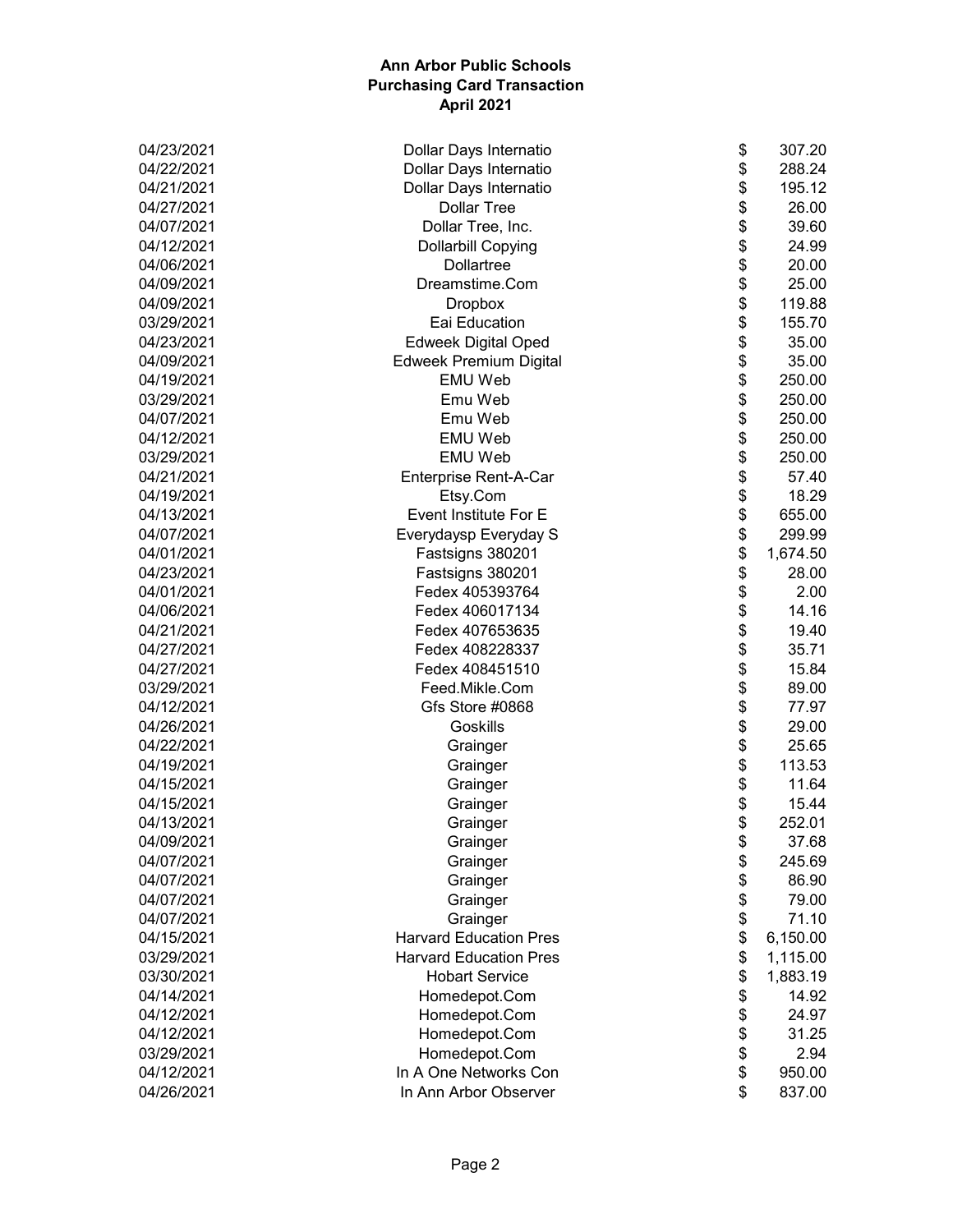| 03/31/2021 | \$<br>In Video And Internet               | 1,590.06 |
|------------|-------------------------------------------|----------|
| 04/01/2021 | \$<br>Inst Cont Legal Edu                 | 128.50   |
| 04/16/2021 | \$<br>Ireceivables                        | 100.66   |
| 04/16/2021 | \$<br><b>Iste</b>                         | 130.00   |
| 04/09/2021 | \$<br>J.W. Pepper                         | 144.00   |
| 04/16/2021 | \$<br>Kroger                              | 11.57    |
| 04/05/2021 | \$<br>Kroger #36                          | 32.99    |
| 04/05/2021 | \$<br>Lakeshore Learning Mat              | 916.54   |
| 04/22/2021 | \$<br>Liquid Assets Inc                   | 138.74   |
| 04/15/2021 | \$<br>Logmein Rescue                      | 1,500.00 |
| 04/15/2021 | \$<br>Lowes #01750                        | 5.88     |
| 04/08/2021 | \$<br>Lowes #01750                        | 49.55    |
| 03/31/2021 | \$<br><b>Mailchimp Misc</b>               | 9.99     |
| 04/23/2021 | \$<br><b>Mailchimp Monthly</b>            | 200.00   |
| 04/26/2021 | \$<br>McDonalds F11520                    | 29.21    |
| 04/19/2021 | \$<br>Meijer                              | 8.38     |
| 04/22/2021 | \$<br>Meijer                              | 29.94    |
| 04/13/2021 | \$<br>Meijer                              | 56.61    |
| 04/16/2021 | \$<br>Meijer                              | 20.97    |
| 04/22/2021 | \$<br><b>Merri-Craft Holdings</b>         | 160.00   |
| 04/19/2021 | \$<br>Mfasco Health & Safety              | 550.00   |
| 04/12/2021 | \$<br>Mfasco Health & Safety              | 76.12    |
| 04/19/2021 | \$<br>Mfasco Health & Safety              | 166.13   |
| 04/27/2021 | \$<br>Mi State Police Ichat               | 10.00    |
| 04/26/2021 | \$<br>Mi State Police Ichat               | 30.00    |
| 04/22/2021 | \$<br>Mi State Police Ichat               | 10.00    |
| 04/20/2021 | \$<br>Mi State Police Ichat               | 30.00    |
| 04/20/2021 | \$<br>Mi State Police Ichat               | 90.00    |
| 04/20/2021 | \$<br>Mi State Police Ichat               | 80.00    |
| 04/14/2021 | \$<br>Mi State Police Ichat               | 10.00    |
| 04/13/2021 | \$<br>Mi State Police Ichat               | 10.00    |
| 04/13/2021 | \$<br>Mi State Police Ichat               | 10.00    |
| 04/12/2021 | \$<br>Mi State Police Ichat               | 30.00    |
| 03/29/2021 | \$<br>Mi State Police Ichat               | 20.00    |
| 04/09/2021 | \$<br>Michigan Air Products               | 355.00   |
| 04/09/2021 | \$<br>Michigan Air Products               | 600.00   |
| 04/21/2021 | Monoprice, Inc.                           | 1,517.00 |
| 04/14/2021 | \$<br>\$<br>Monoprice, Inc.               | 582.83   |
| 04/01/2021 | \$<br>Monoprice, Inc.                     | 48.94    |
| 03/29/2021 | \$<br>Monoprice, Inc.                     | 349.99   |
| 04/08/2021 | \$<br>Montessori Model U.N                | 395.00   |
| 04/08/2021 | \$<br>Montessori Model U.N                | 395.00   |
| 03/29/2021 | \$<br><b>MSU Payments</b>                 | 995.00   |
| 04/22/2021 | \$<br><b>National Energy Contro</b>       | 187.38   |
| 04/16/2021 | \$<br><b>National Energy Contro</b>       | 328.42   |
| 04/14/2021 | \$<br>National Energy Contro              | 1,578.77 |
| 04/02/2021 | <b>National Energy Contro</b>             | 772.48   |
| 03/29/2021 | \$<br>\$<br><b>National Energy Contro</b> | 517.82   |
| 04/08/2021 | \$<br>Office Depot #1170                  | 17.25    |
|            | \$                                        |          |
| 03/29/2021 | Office Depot #1170                        | 176.55   |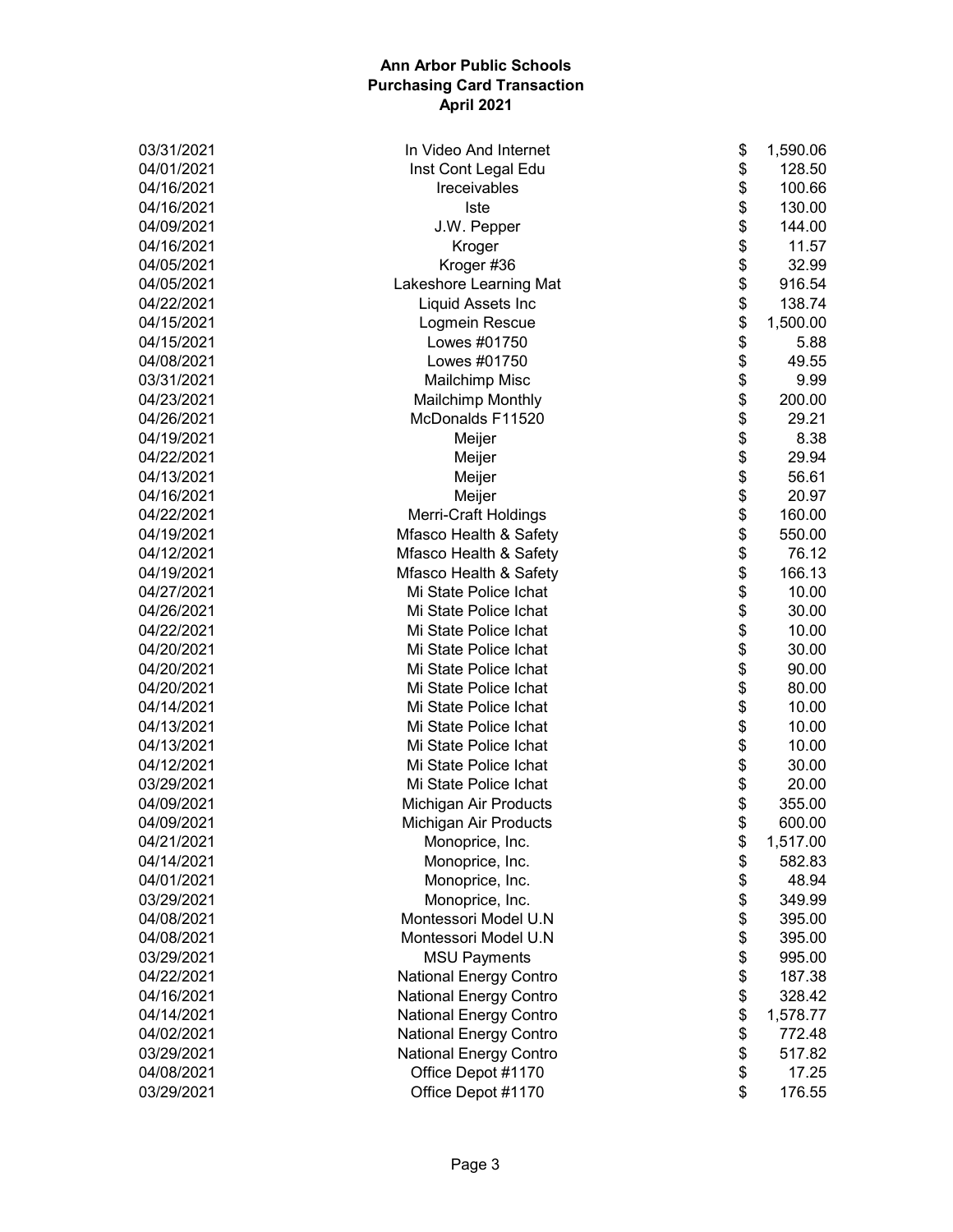| 04/27/2021 | \$<br>Office Depot #5910     | 34.14  |
|------------|------------------------------|--------|
| 04/26/2021 | \$<br>Office Depot #5910     | 27.64  |
| 04/27/2021 | \$<br>Officemax/Depot 6048   | 37.46  |
| 04/02/2021 | \$<br>Officemax/Depot 6048   | 17.28  |
| 04/06/2021 | \$<br>Officemax/Depot 6048   | 23.96  |
| 04/19/2021 | \$<br>Officemax/Depot 6401   | 25.98  |
| 04/27/2021 | \$<br>Officemax/Officedept#6 | 5.39   |
| 04/27/2021 | \$<br>Officemax/Officedept#6 | 46.95  |
| 04/26/2021 | \$<br>Officemax/Officedept#6 | 248.69 |
| 04/23/2021 | \$<br>Officemax/Officedept#6 | 6.96   |
| 04/19/2021 | \$<br>Officemax/Officedept#6 | 168.85 |
| 04/07/2021 | \$<br>Officemax/Officedept#6 | 73.50  |
| 04/06/2021 | \$<br>Officemax/Officedept#6 | 373.80 |
| 03/30/2021 | \$<br>Officemax/Officedept#6 | 3.99   |
| 03/29/2021 | \$<br>Officemax/Officedept#6 | 2.94   |
| 04/19/2021 | \$<br>Officemax/Officedept#6 | 143.14 |
| 04/19/2021 | \$<br>Officemax/Officedept#6 | 31.29  |
| 04/12/2021 | \$<br>Officemax/Officedept#6 | 443.90 |
| 04/27/2021 | \$<br>Officemax/Officedept#6 | 122.89 |
| 04/26/2021 | \$<br>Officemax/Officedept#6 | 132.86 |
| 03/29/2021 | \$<br>Officemax/Officedept#6 | 65.70  |
| 03/29/2021 | \$<br>Officemax/Officedept#6 | 72.58  |
| 03/29/2021 | \$<br>Officemax/Officedept#6 | 70.56  |
| 04/21/2021 | \$                           | 10.29  |
|            | Officemax/Officedept#6<br>\$ |        |
| 04/14/2021 | Officemax/Officedept#6       | 9.74   |
| 04/08/2021 | \$<br>Officemax/Officedept#6 | 200.80 |
| 04/07/2021 | \$<br>Officemax/Officedept#6 | 666.30 |
| 03/29/2021 | \$<br>Officemax/Officedept#6 | 8.99   |
| 03/29/2021 | \$<br>Officemax/Officedept#6 | 13.99  |
| 04/23/2021 | \$<br>Officemax/Officedept#6 | 63.98  |
| 04/08/2021 | \$<br>Officemax/Officedept#6 | 60.81  |
| 04/08/2021 | \$<br>Officemax/Officedept#6 | 28.97  |
| 04/26/2021 | \$<br>Officemax/Officedept#6 | 167.50 |
| 04/21/2021 | \$<br>Officemax/Officedept#6 | 5.99   |
| 04/21/2021 | \$<br>Officemax/Officedept#6 | 3.92   |
| 04/08/2021 | \$<br>Officemax/Officedept#6 | 11.99  |
| 04/08/2021 | Officemax/Officedept#6<br>\$ | 7.49   |
| 04/08/2021 | \$<br>Officemax/Officedept#6 | 145.44 |
| 04/07/2021 | \$<br>Officemax/Officedept#6 | 40.59  |
| 04/07/2021 | \$<br>Officemax/Officedept#6 | 19.12  |
| 03/29/2021 | \$<br>Officemax/Officedept#6 | 38.79  |
| 03/29/2021 | \$<br>Officemax/Officedept#6 | 14.70  |
| 03/29/2021 | \$<br>Officemax/Officedept#6 | 14.99  |
| 04/12/2021 | \$<br>Officemax/Officedept#6 | 33.88  |
| 04/09/2021 | \$<br>Officemax/Officedept#6 | 22.34  |
| 04/27/2021 | \$<br>Officemax/Officedept#6 | 94.32  |
| 04/21/2021 | \$<br>Officemax/Officedept#6 | 37.07  |
| 04/21/2021 | \$<br>Officemax/Officedept#6 | 231.84 |
| 04/09/2021 | \$<br>Panera Bread #600874 O | 85.50  |
| 04/22/2021 | \$<br>Panera Bread #600878 O | 107.42 |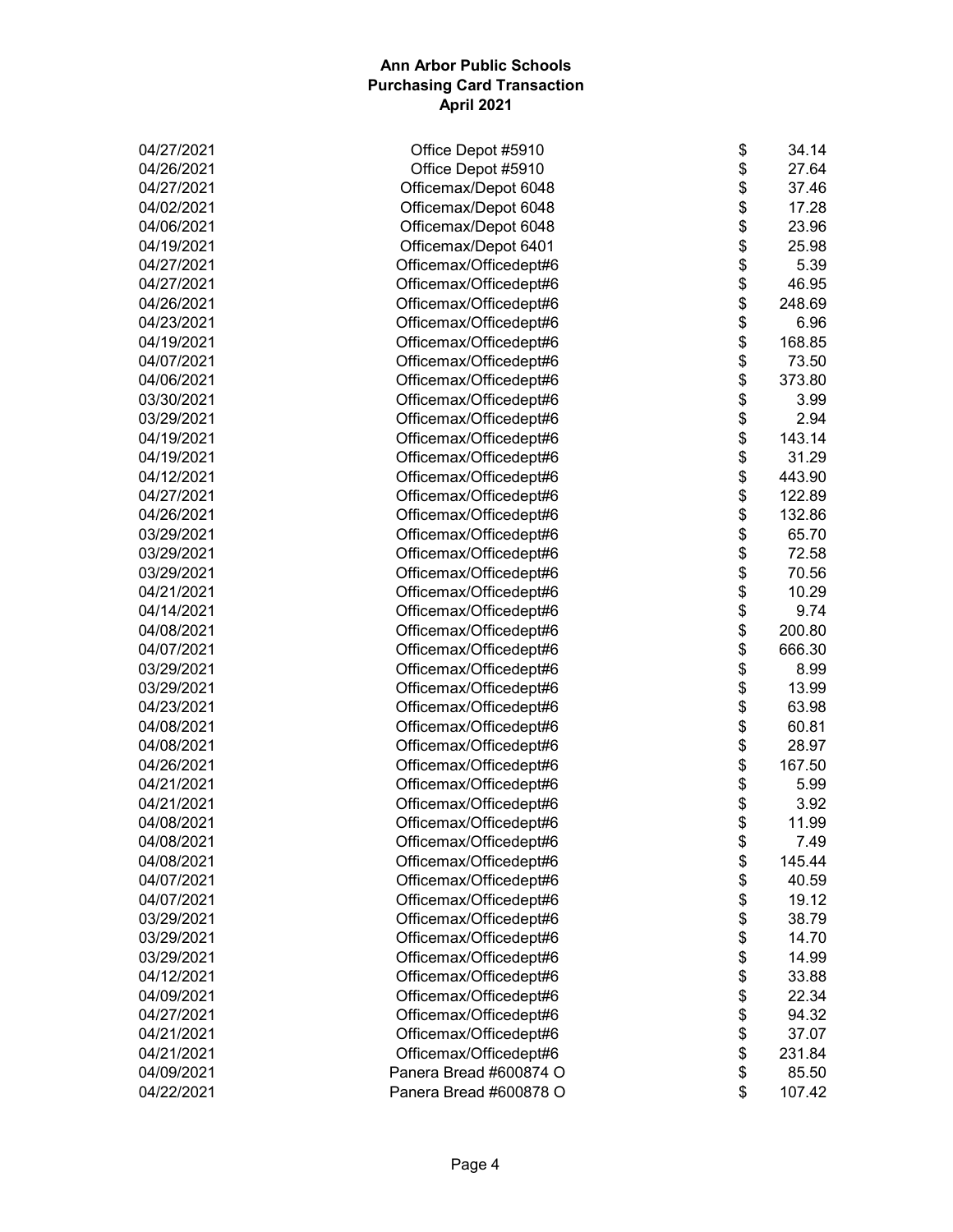| \$<br>Paypal Wash Isd<br>\$<br>04/09/2021<br><b>Polar Products Inc</b> | 158.13    |
|------------------------------------------------------------------------|-----------|
|                                                                        |           |
| \$<br>Pollys #12<br>03/31/2021                                         | 26.95     |
| \$<br>Prime Video Vm1rn27c3<br>04/01/2021                              | 6.99      |
| \$<br>04/16/2021<br>Project Lead The Way                               | 700.00    |
| \$<br>04/16/2021<br>Project Lead The Way                               | 700.00    |
| \$<br>Qdoba<br>04/26/2021                                              | 13.20     |
| \$<br>04/14/2021<br><b>Quill Corporation</b>                           | 45.88     |
| \$<br>04/12/2021<br><b>Quill Corporation</b>                           | 201.00    |
| \$<br>Residence Inn Ann Arbo<br>04/19/2021                             | 214.95    |
| \$<br>Robert Half Intl<br>04/08/2021                                   | 16,160.00 |
| \$<br>Rps Ann Arbor-Ann Aqps<br>04/19/2021                             | 4.00      |
| \$<br>Safenclear The Communi<br>04/15/2021                             | 129.99    |
| \$<br>04/19/2021<br>Sakstrups Towing                                   | 200.50    |
| \$<br>Samsclub #6667<br>04/23/2021                                     | 56.00     |
| \$<br>School Health Corp<br>04/19/2021                                 | 616.83    |
| \$<br>04/08/2021<br>School-Tech, Inc                                   | 99.04     |
| \$<br>04/27/2021<br>Scsimagegroup.Com                                  | 3,762.09  |
| \$<br>04/19/2021<br><b>Service Express</b>                             | 2,254.00  |
| \$<br>04/06/2021<br>Signs Tags Llc                                     | 83.00     |
| \$<br>04/26/2021<br>Smartsign was tax free                             | 417.00    |
| \$<br>03/29/2021<br>Sq Pop-A-Lock Ann Arb                              | 400.00    |
| \$<br>04/23/2021<br>Sq Sweetwaters Coffee                              | 87.40     |
| \$<br>Sq Washtenaw Dairy<br>04/06/2021                                 | 16.00     |
| \$<br>04/20/2021<br>Ssi School Specialty                               | 429.96    |
| \$<br>04/20/2021<br>Ssi School Specialty                               | 107.46    |
| \$<br>04/20/2021<br>Ssi School Specialty                               | 258.37    |
| \$<br>Ssi School Specialty<br>03/30/2021                               | 55.17     |
| \$<br>04/02/2021<br><b>Stadium Hardware</b>                            | 19.16     |
| \$<br>04/05/2021<br><b>Stadium Hardware</b>                            | 101.34    |
| \$<br>04/12/2021<br>Staples 00115642                                   | 59.28     |
| \$<br>03/29/2021<br><b>Staples Direct</b>                              | 109.14    |
| \$<br>04/21/2021<br>Supplyhouse.Com                                    | 394.42    |
| \$<br>04/13/2021<br>Sweetwater Sound                                   | 784.98    |
| \$<br>04/22/2021<br>Target.Com                                         | 10.59     |
| \$<br>04/21/2021<br>Target.Com                                         | 21.20     |
| 04/21/2021<br>Target.Com<br>\$                                         | 36.02     |
| \$<br>04/21/2021<br>Target.Com                                         | 31.07     |
| \$<br>04/21/2021<br>Target.Com                                         | 20.71     |
| \$<br>Target.Com<br>04/21/2021                                         | 21.18     |
| \$<br>Target.Com<br>04/21/2021                                         | 21.18     |
| \$<br>Target.Com<br>04/21/2021                                         | 21.20     |
| \$<br>04/21/2021<br>Target.Com                                         | 31.79     |
| \$<br>04/21/2021<br>Target.Com                                         | 21.20     |
| \$<br>Target.Com<br>04/21/2021                                         | 21.20     |
| \$<br>Target.Com<br>04/21/2021                                         | 48.55     |
| \$<br><b>TCI</b><br>04/27/2021                                         | 139.00    |
| \$<br>04/12/2021<br>The Home Depot                                     | 52.20     |
| \$<br>The K12 Oer Collaborat<br>04/22/2021                             | 349.00    |
| \$<br>04/22/2021<br>Thermalnetics, Inc.                                | 2,419.92  |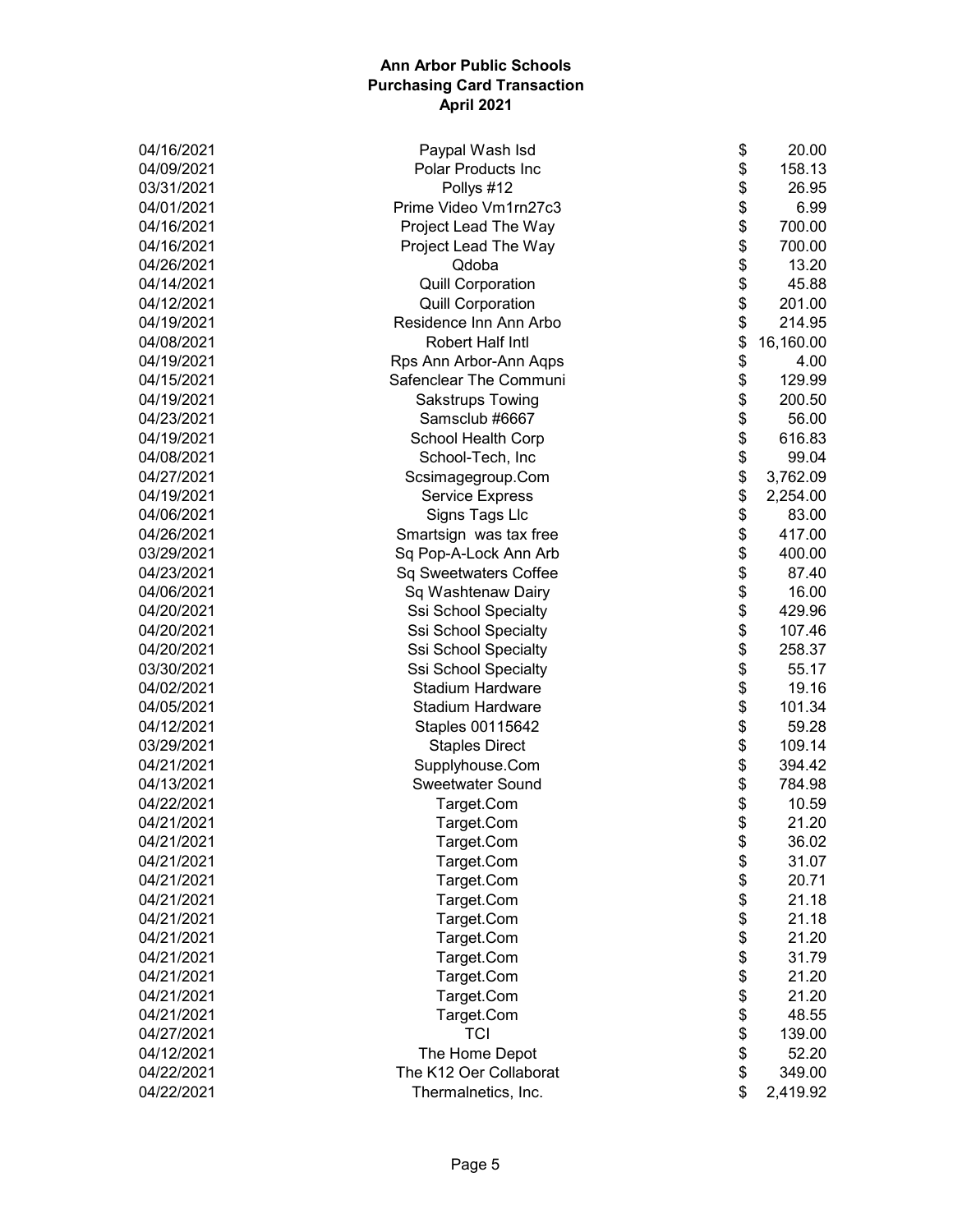| 04/27/2021 | \$<br><b>Thomson West Tcd</b>       | 338.54    |
|------------|-------------------------------------|-----------|
| 03/29/2021 | \$<br><b>Thomson West Tcd</b>       | 338.54    |
| 04/09/2021 | \$<br><b>TIf Nortons Flowers An</b> | 42.90     |
| 04/16/2021 | \$<br>Trane Supply-113416           | 47.30     |
| 03/31/2021 | \$<br>Trane Supply-113416           | 1,358.76  |
| 04/05/2021 | \$<br><b>Uline Ship Supplies</b>    | 351.19    |
| 04/12/2021 | \$<br>USPS Po 2502800106            | 206.00    |
| 04/14/2021 | \$<br>USPS Po 2502800106            | 21.70     |
| 04/07/2021 | \$<br>USPS Po 2502800106            | 15.90     |
| 04/13/2021 | \$<br>USPS Po 2502800106            | 19.65     |
| 04/12/2021 | \$<br>USPS Po 2502800106            | 9.25      |
| 04/12/2021 | \$<br>USPS Po 2502810107            | 12.95     |
| 04/09/2021 | \$<br>USPS Po 2502820113            | 26.95     |
| 04/16/2021 | \$<br>Vistapr Vistaprint.Com        | 21.20     |
| 04/07/2021 | \$<br>Vistapr Vistaprint.Com        | 37.94     |
| 04/21/2021 | \$<br><b>Vzwrlss Apocc Visb</b>     | 13,143.83 |
| 04/21/2021 | \$<br><b>Vzwrlss Apocc Visb</b>     | 6,411.80  |
| 04/01/2021 | \$<br>Wayfair                       | 1,085.94  |
| 04/26/2021 | \$<br>Wilsonlangu                   | 764.21    |
| 04/14/2021 | \$<br>Wilsonlangu                   | 104.00    |
| 04/09/2021 | \$<br>Zazzle Inc                    | 19.30     |
| 04/27/2021 | \$<br>Zippy Auto Wash               | 7.99      |
| 04/22/2021 | \$<br>Zoom.Us                       | 14.99     |
| 04/12/2021 | \$<br>Zoom.Us                       | 14.99     |
| 04/12/2021 | \$<br>Zoom.Us                       | 14.99     |
| 04/12/2021 | \$<br>Zoom.Us                       | 15.89     |
| 04/12/2021 | \$<br>Zoom.Us                       | 14.99     |
| 04/12/2021 | \$<br>Zoom.Us                       | 14.99     |
| 04/09/2021 | \$<br>Zoom.Us                       | 14.99     |
| 04/07/2021 | \$<br>Zoom.Us                       | 14.99     |
| 04/05/2021 | \$<br>Amazon.com                    | 16.83     |
| 04/26/2021 | \$<br>Amazon.com                    | 14.64     |
| 04/26/2021 | \$<br>Amazon.com                    | 113.99    |
| 04/22/2021 | \$<br>Amazon.com                    | 12.86     |
| 04/12/2021 | \$<br>Amazon.com                    | 34.49     |
| 04/19/2021 | \$<br>Amazon.com                    | 201.33    |
| 04/19/2021 | \$<br>Amazon.com                    | 69.59     |
| 04/15/2021 | \$<br>Amazon.com                    | 14.99     |
| 04/14/2021 | \$<br>Amazon.com                    | 47.96     |
| 04/08/2021 | \$<br>Amazon.com                    | 313.46    |
| 04/05/2021 | \$<br>Amazon.com                    | 335.85    |
| 04/13/2021 | \$<br>Amazon.com                    | 20.99     |
| 04/12/2021 | \$<br>Amazon.com                    | 345.00    |
| 04/09/2021 | \$<br>Amazon.com                    | 66.74     |
| 04/09/2021 | \$<br>Amazon.com                    | 2.99      |
| 04/06/2021 | \$<br>Amazon.com                    | 59.99     |
| 04/26/2021 | \$<br>Amazon.com                    | 9.70      |
| 04/22/2021 | \$<br>Amazon.com                    | 13.45     |
| 03/29/2021 | \$<br>Amazon.com                    | 185.80    |
| 04/12/2021 | \$<br>Amazon.com                    | 9.95      |
|            |                                     |           |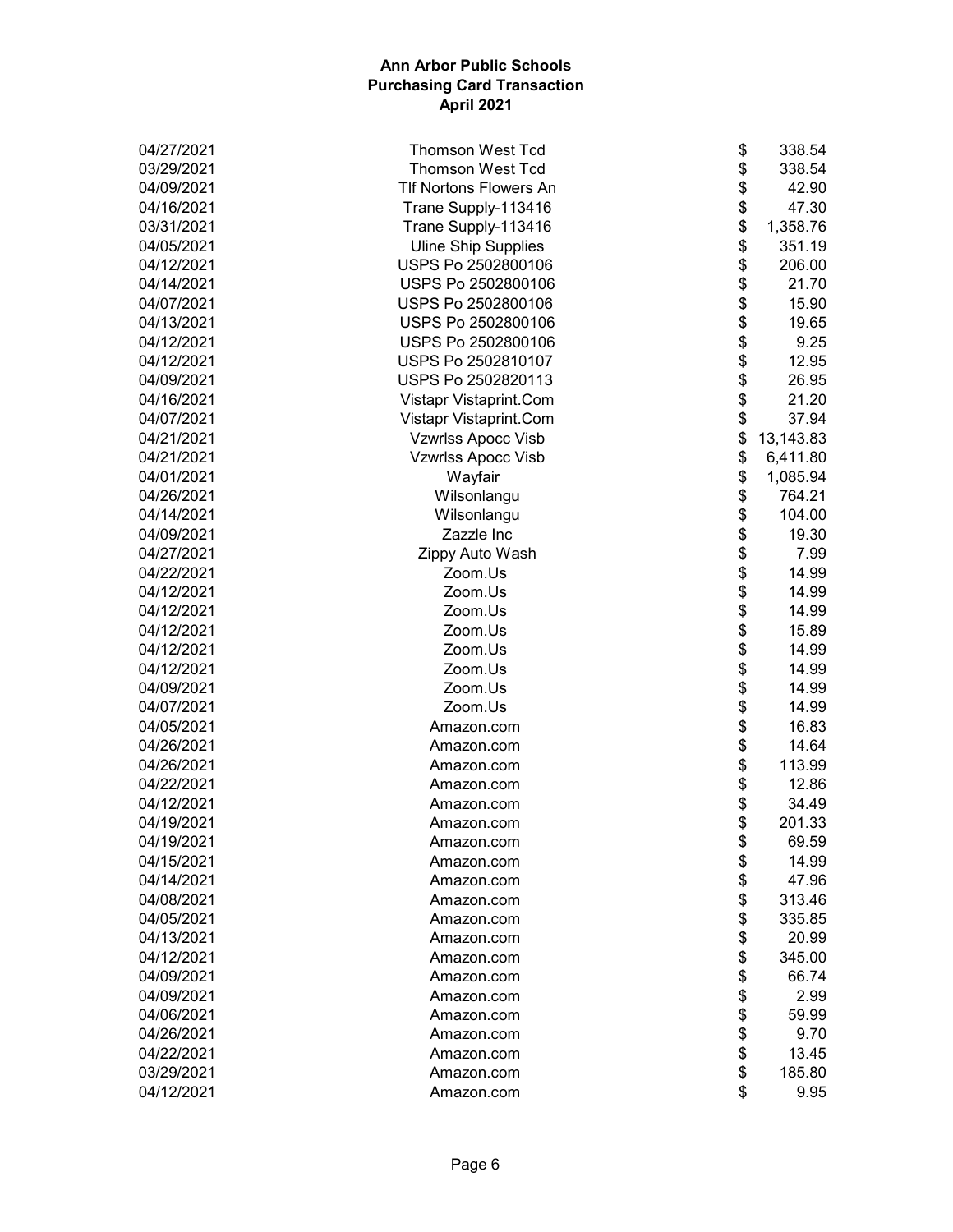| 04/09/2021 | Amazon.com | \$<br>59.95  |
|------------|------------|--------------|
| 04/08/2021 | Amazon.com | \$<br>71.84  |
| 04/26/2021 | Amazon.com | \$<br>27.96  |
| 04/22/2021 | Amazon.com | \$<br>44.36  |
| 04/14/2021 | Amazon.com | \$<br>424.95 |
| 04/12/2021 | Amazon.com | \$<br>42.79  |
| 04/12/2021 | Amazon.com | \$<br>16.75  |
| 04/08/2021 | Amazon.com | \$<br>431.68 |
| 04/06/2021 | Amazon.com | \$<br>194.45 |
| 03/29/2021 | Amazon.com | \$<br>17.61  |
| 04/23/2021 | Amazon.com | \$<br>13.90  |
| 04/21/2021 | Amazon.com | \$<br>76.91  |
| 04/19/2021 | Amazon.com | \$<br>199.99 |
| 04/08/2021 | Amazon.com | \$<br>83.79  |
| 04/08/2021 | Amazon.com | \$<br>155.80 |
| 04/07/2021 | Amazon.com | \$<br>4.99   |
| 04/07/2021 | Amazon.com | \$<br>55.92  |
| 04/20/2021 | Amazon.com | \$<br>59.99  |
| 04/12/2021 | Amazon.com | \$<br>51.98  |
| 04/08/2021 | Amazon.com | \$<br>14.99  |
| 04/07/2021 | Amazon.com | \$<br>119.00 |
| 04/07/2021 | Amazon.com | \$<br>181.48 |
| 04/08/2021 | Amazon.com | \$<br>224.91 |
| 03/29/2021 | Amazon.com | \$<br>439.89 |
| 03/29/2021 | Amazon.com | \$<br>124.04 |
| 04/07/2021 | Amazon.com | \$<br>828.60 |
| 04/07/2021 | Amazon.com | \$<br>828.60 |
| 03/29/2021 | Amazon.com | \$<br>89.94  |
| 04/23/2021 | Amazon.com | \$<br>89.14  |
| 04/22/2021 | Amazon.com | \$<br>213.45 |
| 04/26/2021 | Amazon.com | \$<br>174.78 |
| 04/19/2021 | Amazon.com | \$<br>843.72 |
| 03/29/2021 | Amazon.com | \$<br>22.67  |
| 03/29/2021 | Amazon.com | \$<br>274.75 |
| 04/26/2021 | Amazon.com | \$<br>7.99   |
| 03/29/2021 | Amazon.com | \$<br>239.80 |
| 03/29/2021 | Amazon.com | \$<br>359.70 |
| 03/31/2021 | Amazon.com | \$<br>79.99  |
| 04/15/2021 | Amazon.com | \$<br>86.94  |
| 04/21/2021 | Amazon.com | \$<br>23.98  |
| 04/19/2021 | Amazon.com | \$<br>190.55 |
| 04/19/2021 | Amazon.com | \$<br>37.32  |
| 04/14/2021 | Amazon.com | \$<br>19.33  |
| 03/29/2021 | Amazon.com | \$<br>43.11  |
| 03/29/2021 | Amazon.com | \$<br>19.99  |
| 04/19/2021 | Amazon.com | \$<br>71.03  |
| 04/19/2021 | Amazon.com | \$<br>115.94 |
| 04/19/2021 | Amazon.com | \$<br>9.98   |
| 04/22/2021 | Amazon.com | \$<br>53.20  |
|            |            | \$           |
| 04/16/2021 | Amazon.com | 149.70       |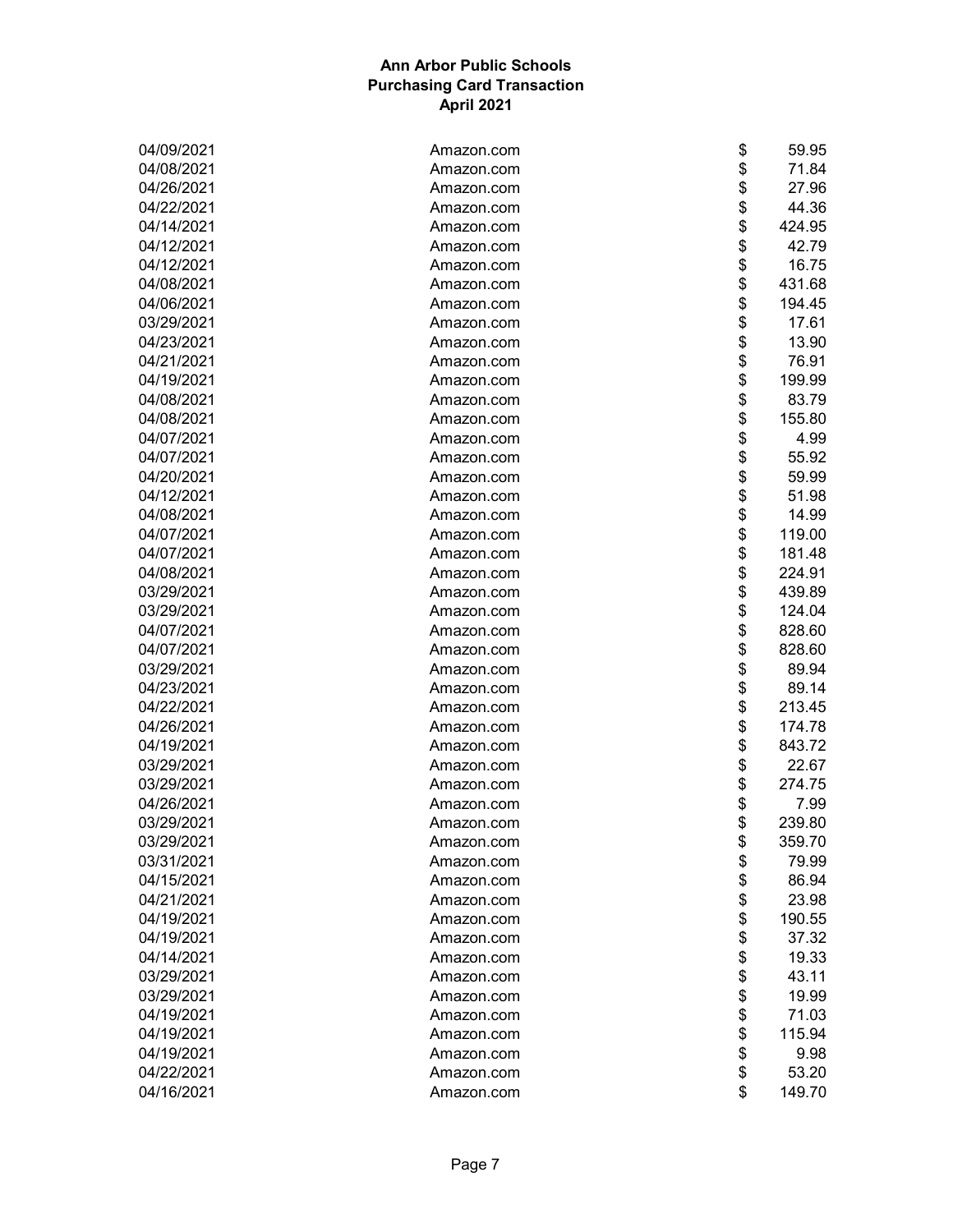| 04/15/2021 | \$<br>Amazon.com               | 13.99    |
|------------|--------------------------------|----------|
| 04/12/2021 | \$<br>Amazon.com               | 56.70    |
| 04/12/2021 | \$<br>Amazon.com               | 676.60   |
| 04/23/2021 | \$<br>Amazon.com               | 253.79   |
| 04/05/2021 | \$<br>Amazon.com               | 38.45    |
| 04/26/2021 | \$<br>Amazon.com               | 153.39   |
| 04/23/2021 | \$<br>Amazon.com               | 16.99    |
| 04/22/2021 | \$<br>Amazon.com               | 15.99    |
| 04/16/2021 | \$<br>Amazon.com               | 193.31   |
| 04/08/2021 | \$<br>Amazon.com               | 20.87    |
| 04/08/2021 | \$<br>Amazon.com               | 20.87    |
| 04/07/2021 | \$<br>Amazon.com               | 20.87    |
| 04/07/2021 | \$<br>Amazon.com               | 20.87    |
| 04/05/2021 | \$<br>Amazon.com               | 20.87    |
| 04/05/2021 | \$<br>Amazon.com               | 20.87    |
| 04/05/2021 | \$<br>Amazon.com               | 20.87    |
| 04/05/2021 | \$<br>Amazon.com               | 20.87    |
| 04/05/2021 | \$<br>Amazon.com               | 20.87    |
| 04/05/2021 | \$<br>Amazon.com               | 20.87    |
| 04/05/2021 | \$<br>Amazon.com               | 20.87    |
| 04/05/2021 | \$<br>Amazon.com               | 20.87    |
| 04/22/2021 | \$<br>Amazon.com               | 58.90    |
| 04/19/2021 | \$<br>Amazon.com               | 250.00   |
| 04/26/2021 | \$<br>Amazon.com               | 96.43    |
| 04/26/2021 | \$<br>Amazon.com               | 205.84   |
| 04/26/2021 | \$<br>Amazon.com               | 4.99     |
| 04/19/2021 | \$<br>Amazon.com               | 361.41   |
| 04/19/2021 | \$<br>Amazon.com               | 158.97   |
| 04/13/2021 | \$<br>Amazon.com               | 140.01   |
| 04/12/2021 | \$<br>Amazon.com               | 223.92   |
| 04/12/2021 | \$<br>Amazon.com               | 545.90   |
| 04/12/2021 | \$<br>Amazon.com               | 529.99   |
| 04/07/2021 | \$<br>Amazon.com               | 227.07   |
| 04/06/2021 | \$<br>Amazon.com               | 21.82    |
| 04/05/2021 | \$<br>Amazon.com               | 32.75    |
| 04/05/2021 | \$<br>Amazon.com               | 163.69   |
| 03/30/2021 |                                | 292.40   |
| 03/29/2021 | \$<br>Amazon.com<br>\$         | 132.87   |
| 04/13/2021 | Amazon.com<br>\$<br>Amazon.com |          |
| 04/13/2021 | \$                             | 179.99   |
| 03/29/2021 | Amazon.com                     | 49.98    |
|            | \$<br>Amazon.com               | 150.89   |
| 04/13/2021 | \$<br>Amazon.com               | 6,232.00 |
| 04/27/2021 | \$<br>Amazon.com               | 127.75   |
| 04/22/2021 | \$<br>Amazon.com               | 58.05    |
| 04/13/2021 | \$<br>Amazon.com               | 99.80    |
| 04/12/2021 | \$<br>Amazon.com               | 99.80    |
| 04/12/2021 | \$<br>Amazon.com               | 49.90    |
| 04/12/2021 | \$<br>Amazon.com               | 174.65   |
| 04/09/2021 | \$<br>Amazon.com               | 130.00   |
| 04/19/2021 | \$<br>Amazon.com               | 103.78   |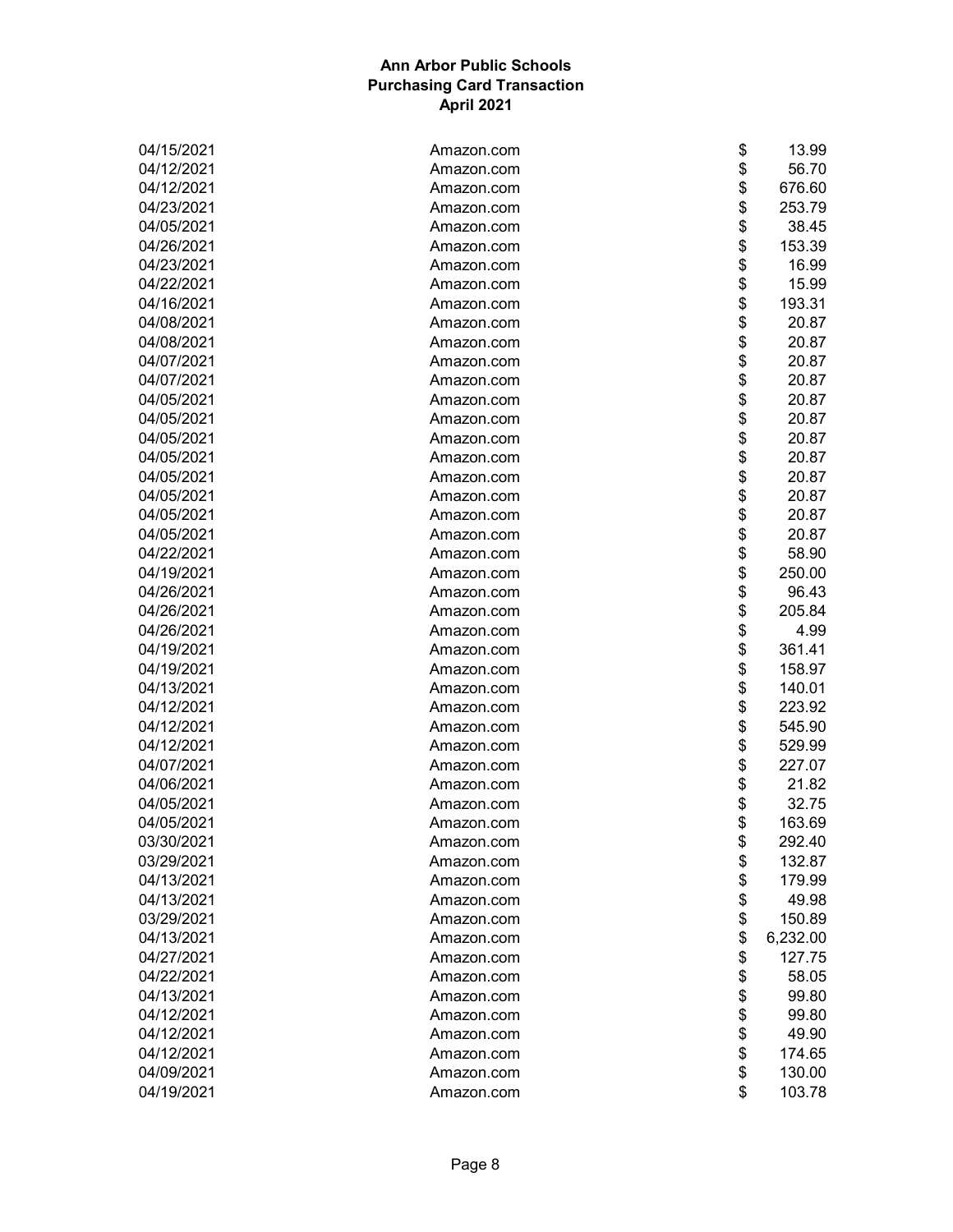| 04/19/2021 | Amazon.com                                                     | \$<br>117.54   |
|------------|----------------------------------------------------------------|----------------|
| 04/19/2021 | Amazon.com                                                     | \$<br>611.94   |
| 04/27/2021 | Amazon.com                                                     | \$<br>24.48    |
| 04/26/2021 | Amazon.com                                                     | \$<br>156.05   |
| 04/22/2021 | Amazon.com                                                     | \$<br>59.99    |
| 04/21/2021 | Amazon.com                                                     | \$<br>128.37   |
| 04/15/2021 | Amazon.com                                                     | \$<br>29.80    |
| 04/14/2021 | Amazon.com                                                     | \$<br>129.94   |
| 04/14/2021 | Amazon.com                                                     | \$<br>16.59    |
| 04/27/2021 | Amazon.com                                                     | \$<br>189.99   |
| 04/09/2021 | Amazon.com                                                     | \$<br>310.23   |
| 04/08/2021 | Amazon.com                                                     | \$<br>59.97    |
| 04/14/2021 | Amazon.com                                                     | \$<br>16.99    |
| 04/14/2021 | Amazon.com                                                     | \$<br>86.86    |
| 03/29/2021 | Amazon.com                                                     | \$<br>151.92   |
| 03/29/2021 | Amazon.com                                                     | \$<br>11.10    |
| 04/26/2021 | Amazon.com                                                     | \$<br>331.73   |
| 04/20/2021 | Amazon.com                                                     | \$<br>89.99    |
| 04/09/2021 | Amazon.com                                                     | \$<br>167.88   |
| 04/19/2021 | Amazon.com                                                     | \$<br>19.99    |
| 04/15/2021 | Amazon.com                                                     | \$<br>36.30    |
| 04/14/2021 |                                                                | \$<br>94.04    |
| 04/12/2021 | Amazon.com                                                     |                |
|            | Amazon.com                                                     | \$<br>9.99     |
| 04/09/2021 | Amazon.com                                                     | \$<br>29.97    |
| 04/09/2021 | Amazon.com                                                     | \$<br>223.68   |
| 04/07/2021 | Amazon.com                                                     | \$<br>5.56     |
| 04/07/2021 | Amazon.com                                                     | \$<br>77.94    |
| 04/06/2021 | Amazon.com                                                     | \$<br>5.85     |
| 04/26/2021 | Amazon.com                                                     | \$<br>1,664.00 |
| 04/26/2021 | Amazon.com                                                     | \$<br>443.88   |
| 04/20/2021 | Amazon.com                                                     | \$<br>19.78    |
| 04/20/2021 | Amazon.com                                                     | \$<br>531.00   |
| 04/20/2021 | Amazon.com                                                     | \$<br>413.20   |
| 04/14/2021 | Amazon.com                                                     | \$<br>48.59    |
| 04/12/2021 | Amazon.com                                                     | \$<br>11.94    |
| 04/12/2021 | Amazon.com                                                     | \$<br>5,995.00 |
| 04/09/2021 | Amazon.com                                                     | \$<br>7.69     |
| 04/08/2021 | Amazon.com                                                     | \$<br>7.47     |
| 04/05/2021 | Amazon.com                                                     | \$<br>0.84     |
| 04/01/2021 | Amazon.com                                                     | \$<br>38.08    |
| 03/30/2021 | Amazon.com                                                     | \$<br>3,498.75 |
| 03/29/2021 | Amazon.com                                                     | \$<br>1,274.90 |
| 03/29/2021 | Amazon.com                                                     | \$<br>59.94    |
| 04/08/2021 | Amazon.com                                                     | \$<br>30.86    |
| 04/19/2021 | Amazon.com                                                     | \$<br>43.97    |
| 04/07/2021 | Amazon.com                                                     | \$<br>31.99    |
| 03/31/2021 | <b>Business Professionals of America Nationals Competition</b> | \$<br>4,078.80 |
| 04/08/2021 | Credit Voucher Amazon.Com                                      | \$<br>(313.46) |
| 04/12/2021 | Credit Voucher Amazon.Com                                      | \$<br>(71.84)  |
| 04/26/2021 | Credit Voucher Amazon.Com                                      | \$<br>(418.27) |